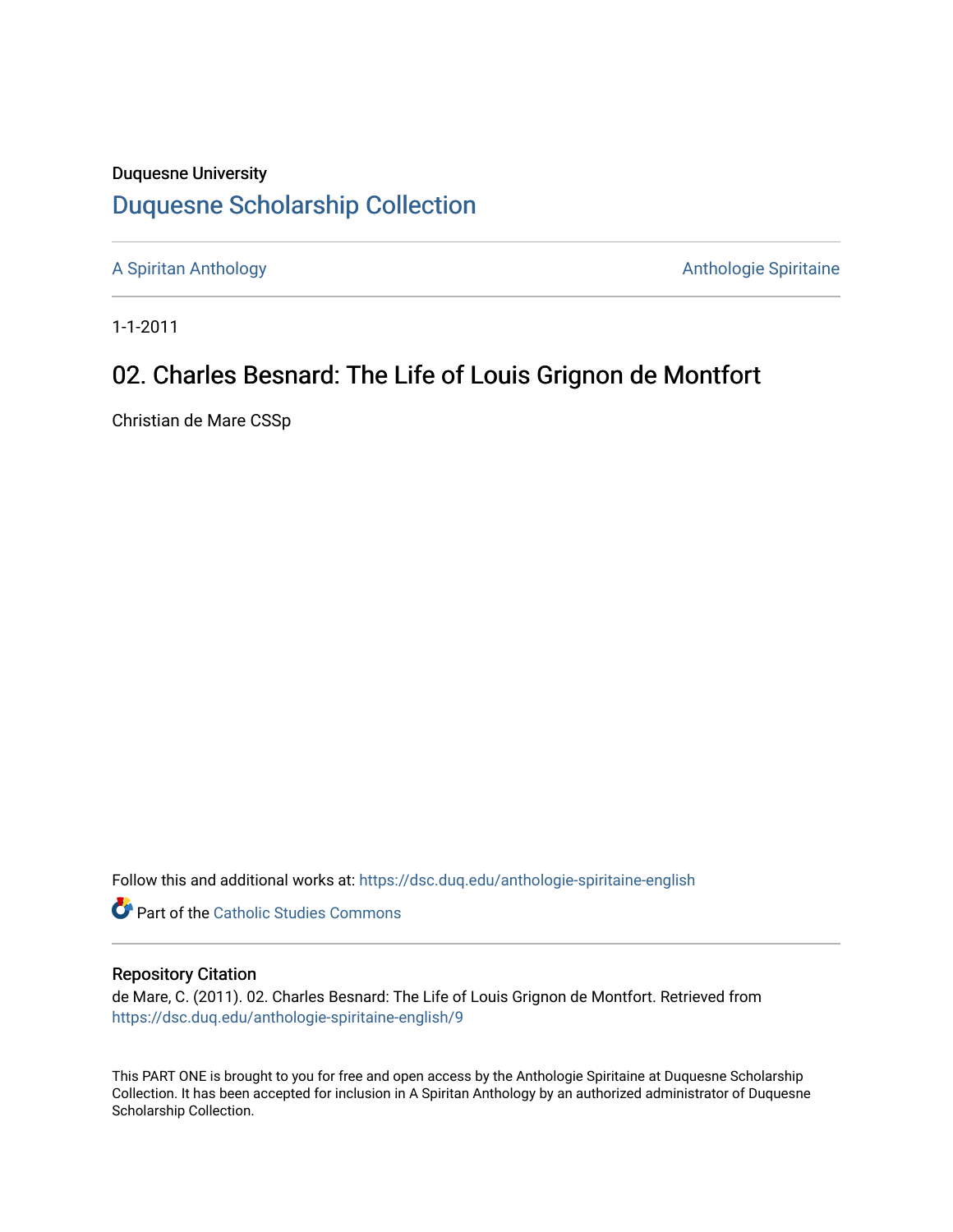## **Charles Besnard: The Life of Louis Grignon de Montfort**

*(Charles Besnard entered the Seminary of the Holy Spirit shortly after the death of Paul/art des Places and he col/ected much information about him. He wrote of the friendship between Paul/art and Louis Grignon de Montfort and later entered the Congregation founded by him, eventual/y becoming its superior general. Charles was not an eye-witness of the life of Paul/art, but he became close to his memory by his own story and that of his institute. Part of volume* 5 *of his life of Louis de Monfort* is *devoted to the two men and their relationship.')*

Monsieur Claude Frangois Poullart des Places, to whom the Holy Ghost Seminary is indebted for its foundation, descended from an ancient family of Brittany in the diocese of Saint-Brieuc. He was born at Rennes on the 27<sup>th</sup> of February, 1679<sup>2</sup>, in the parish of Saint Pierre en Saint-Georges and was baptised the same day. His mother consecrated him at once to the Blessed Virgin and, until he was seven, she dressed him in white in her honour. He did his classical studies and philosophy 'at the College of Rennes. It was there he entered into close friendship with Louis de Montfort. They joined together to set up, along with some of their fellow students, a little association for the purpose of honouring the Blessed Virgin in a special way. The group gathered on certain days in

<sup>I</sup> Charles Bcsnard: *"Life of Grignon de Montfort",* 1770. Book *S.* Volume 1. *"Le Seminaire du Saint-Esprit a Paris* », *pp.* 274-284. *International MOil/fori Centre, Rome, 1981.*

<sup>&</sup>lt;sup>2</sup> Besnard has got this date wrong. Claude was baptised on the  $27<sup>th</sup>$  and born on the  $26<sup>th</sup>$ .